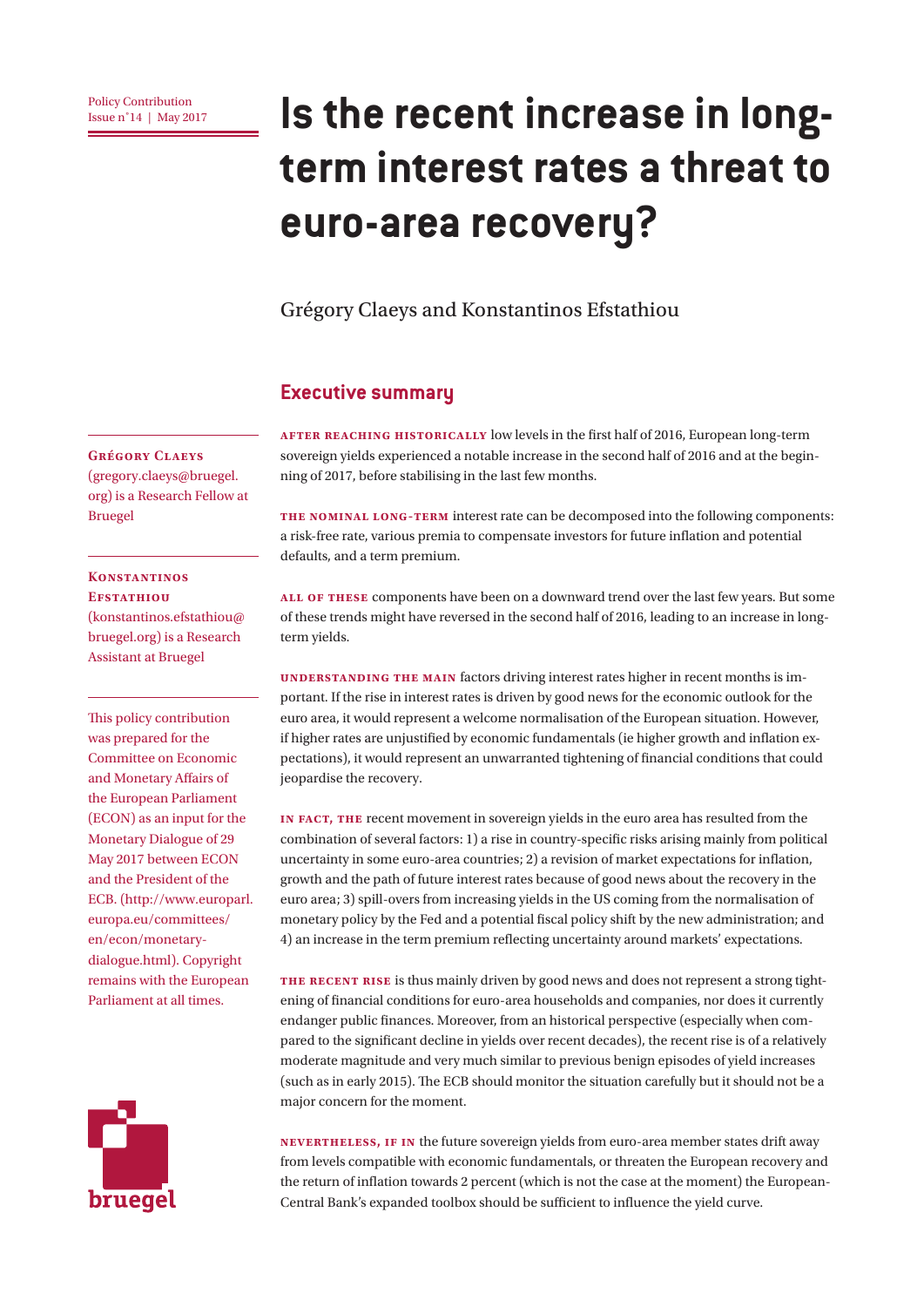### **1 Introduction**

After reaching historically low levels in the first half of 2016, European long-term interest rates recorded a notable increase at the end of 2016 and have generally stabilised since the beginning of 2017. In terms of timing, as Figure 1 shows, the increase in 10-year sovereign yields has been very much synchronised across the four largest euro-area economies, taking place mainly during the fourth quarter of 2016. In terms of size however, the increase has been different in different countries. From October 2016 to May 2017, the biggest change in yield was in Italy (+141 basis points, bps), followed by Spain (+80bps), France (+67bps) and Germany (+45bps). From an historical perspective, the magnitude of this increase in interest rates is not particularly remarkable and is similar to the increase that took place at the beginning of 2015. Overall, with the notable exception of Italy, European government yields are now back to the levels prevailing at the beginning of 2016 and are still well below historical averages.





Source: Bruegel based on Bloomberg. Note: right panel zooms in on 2016-17.

Why did bond yields fall in the first place? As explained in details in Claeys (2016), there were many reasons for the significant fall in long-term nominal yields of the last few years. First, the fall in inflation expectations from the high levels of the beginning of the 1980s was amplified in recent years by the crisis, during which actual inflation fell to very low and, on two occasions, negative levels. Second, the risk premia that rose during the euro crisis fell significantly after the introduction of institutional innovations intended to avoid a break-up of the monetary union (in particular the European Stability Mechanism, Outright Monetary Transactions and the banking union). Finally, the decline in yields was the result of the fall in the real (ie inflation adjusted) interest rate. The decrease in the real rate is itself driven mainly by the decline in the 'neutral' rate – the short-term equilibrium rate between demand for and supply of funds compatible with full employment and price stability. This led the European Central Bank, in order to fulfil its price stability mandate, to pursue an accommodative policy, through lower policy rates and through unconventional measures such as large-scale asset purchases.

However, in recent months some of these trends might have reversed. Rising long-term rates might be an indication that, with the recovery picking up in the euro area, markets have reviewed their expectations and now anticipate higher growth, inflation and short-term policy rates in the euro area. Another possible explanation is that political risk and electoral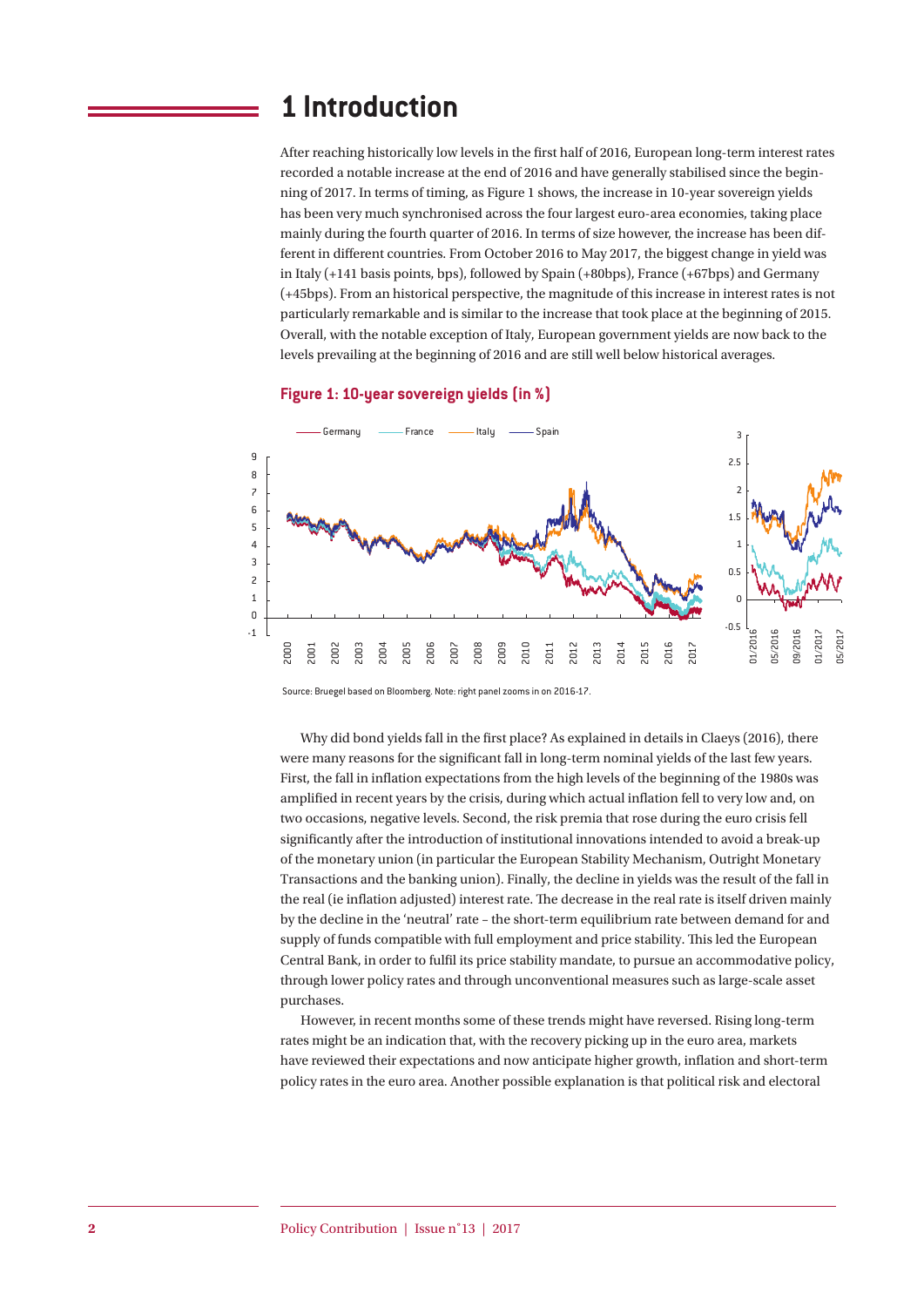uncertainty, which have both featured prominently in market commentary in the last six months, might have risen again and led to an increase on sovereign yields.

Understanding the main factors driving long-term interest rates higher in recent months is challenging but important. If the rise in interest rates is driven by good news for the economic outlook for the euro area, it would represent a welcome normalisation of the European situation. On the contrary, a significant increase in yields that is unjustified by economic fundamentals (ie higher growth and inflation expectations) would represent a tightening of financial conditions that could jeopardise the recovery, especially given the current European situation characterised by high levels of public and private debt. This Policy Contribution will therefore tackle the following questions: What are the factors driving the recent increase in long-term interest rates? Is there a risk of long-term rates overshooting the rates justified by economic fundamentals? Could rising rates put pressure on public finances and derail the recovery? Could they compromise the conduct of monetary policy and endanger financial stability? If this is the case, should the ECB react and, if so, how?

# **2 Long terms rates in 2016-17**

A nominal long-term interest rate can be decomposed into the following components: a riskfree rate, a term premium reflecting uncertainty about longer investment horizons and other risk premia to compensate investors for credit and inflation risks. Yields on 10-year government bonds, which form the benchmarks for other long-term interest rates relevant for the financing of the real economy (such as mortgage and corporate interest rates), are thus determined by markets' expectations about the future path of the risk-free rate, inflation expectations, the uncertainty regarding both these expectations and a perception of country-specific risks. Starting with the latter, we take a look at each of these factors.

#### **2.1 Country-specific risks**

Among other factors, rising long-term yields reflect investors' pricing of country-specific risks. During the euro crisis, as a result of the prospect of default of some euro-area members and the threat of a euro-area break up, government bond yields of several euro-area countries soared. At the same time, investors seeking a safe asset turned to bonds of other countries, such as Germany, sending their yields down (in a typical movement of flight to safety). Thus, the spread between the German yield and the sovereign yield of another euro-area country reflected the relative risk characterising that specific country compared to a safe asset. In addition, a synchronised rise in spreads for a set of countries, as was the case in 2011-12 (Figure 2), might also have signalled a systemic risk for the euro area as a whole, such as a risk of break-up of the euro area followed by a conversion of sovereign bonds into new national currencies.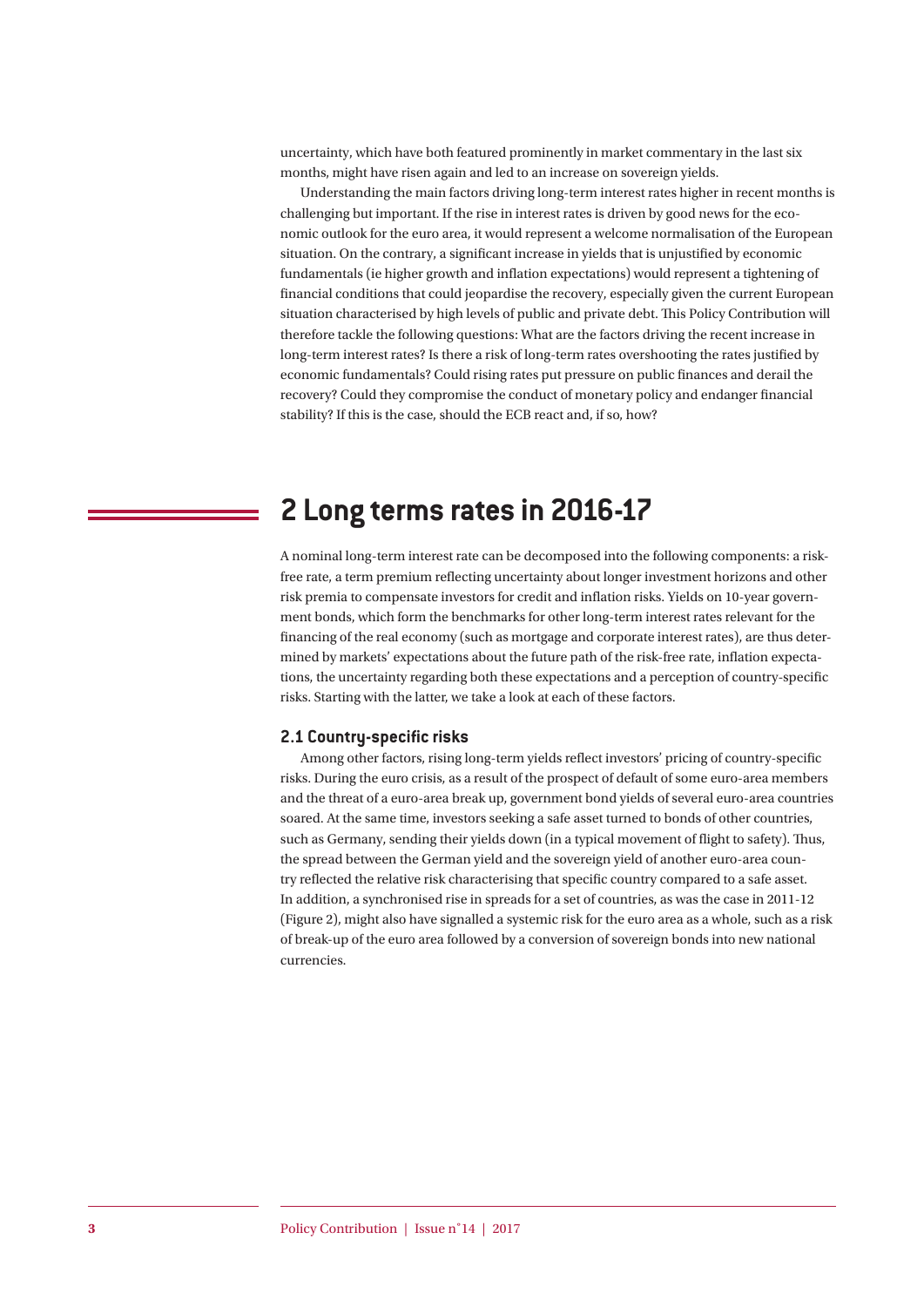#### **Figure 2: 10-year spreads vs. Germany (in %)**



Source: Bruegel based on Bloomberg. Note: right panel zooms in on 2016-17.

To what extent can the current rise in long-term rates be the result of rising country-specific risk? Probably to a limited extent only: the rise in spreads observed at the end of 2016 is not comparable to the 2011-12 rise. Nevertheless, spreads relative to Germany have not evolved uniformly in different euro-area members. In Spain it was pretty stable during 2016, but in France and Italy 10-year yields spreads have recently reached levels not seen, respectively, since 2012 and 2014. As shown in Figure 3, credit default swaps (CDS), which offer protection against default, basically tell the same story.



#### **Figure 3: 5-year CDS (in bps)**

Source: Bruegel based on Bloomberg. Note: right panel zooms in on 2016-17.

These developments have taken place against the backdrop of significant political events, in Europe and abroad. These events and their impact on perceptions of relative risk can be traced with ease in the right panel of Figure 3, eg the June 2016 Brexit referendum or the run-up to the May 2017 French presidential elections. However, in the case of the French presidential elections – marked by a debate over the benefits and costs of exiting the euro, see for instance Claeys (2017) – the effect is dissipating since the tail risk of a victory of a Eurosceptic candidate did not materialise: spread and CDS are returning to previous levels.

On the contrary, Italy's country-specific risk (represented by its spread with Germany or by its CDS) has mainly been trending upwards since the beginning of 2016. Country-specific risk can arise from various sources, and in the Italian case, there might be multiple factors at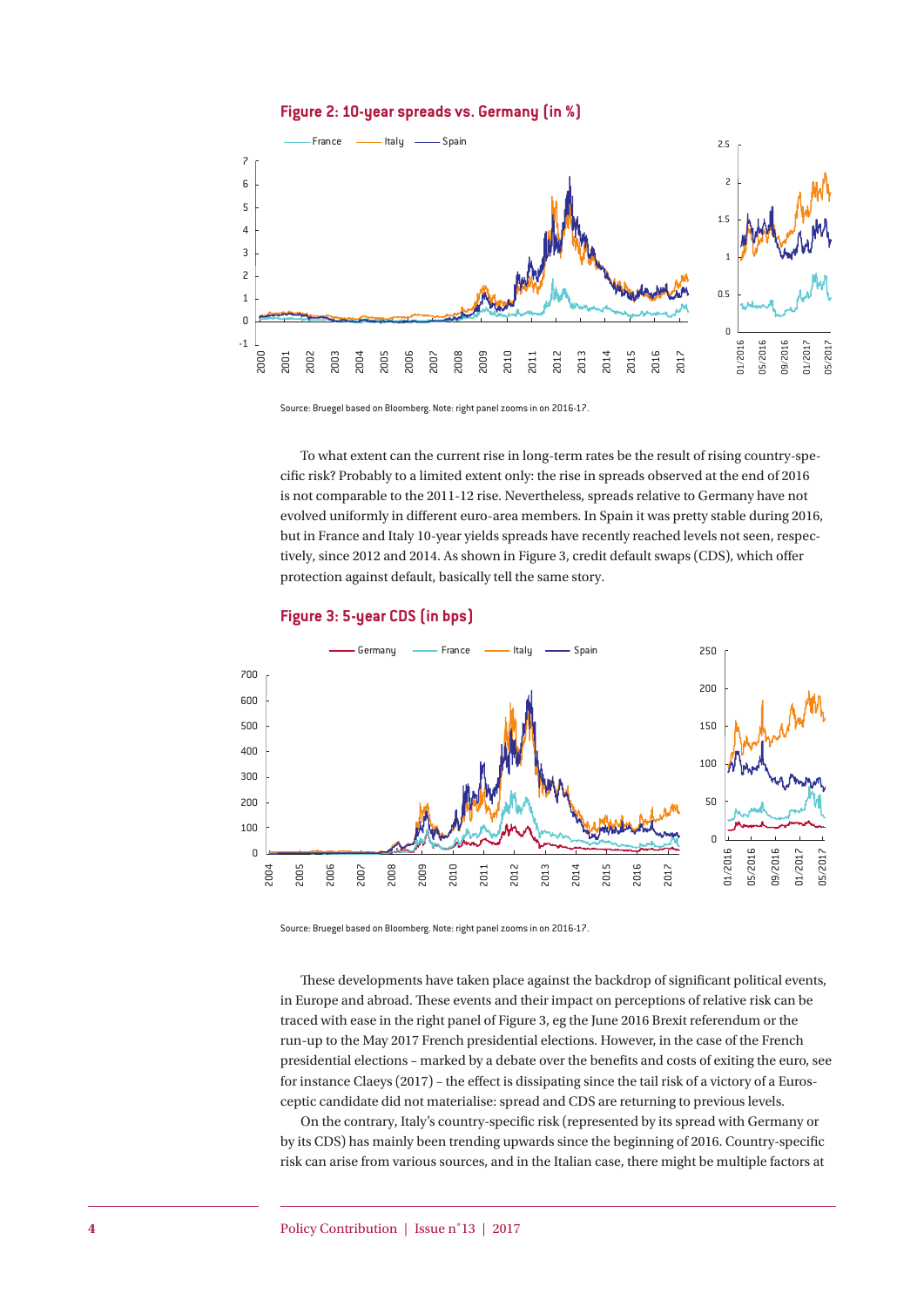play simultaneously. Indeed, country-specific sovereign risk can be associated either with credit risk or redenomination risk. The latter refers specifically to the risk arising either from the possibility of a particular country exiting the euro area or from a potential complete break-up of the euro area. Since the beginning of 2016, the Italian CDS spread has been slowly and steadily rising, to levels not seen since 2013. This development can be interpreted as redenomination risk creeping back in through the emergence of Eurosceptic parties such as the 5-Star Movement or the conversion of established parties such as Forza Italia to Eurosceptic ideas.

The struggles of Italian banks also contribute to the pricing of increased risk. The mechanism behind this connection is known as the bank-sovereign vicious cycle (Véron, 2015). The implicit or explicit dependence of domestic banking systems on national governments for support suggests a sizable fiscal burden on public finances. Instability in the banking sector can squeeze credit and stifle growth, thus further undermining the sustainability of the fiscal situation. The feedback loop from sovereigns onto the banking system derives either directly from holdings of government bonds or indirectly, through the erosion of public guarantees (Véron, 2015). Despite the creation of the banking union to break the link between banks and sovereigns and the recapitalisation of several Italian banks over the last few years, Figure 4 shows the continuing co-movement of Italian sovereign and banking sector CDS spreads.



**Figure 4: Italy sovereign-bank loop (represented by CDS in basis points)**

*Source***:** Bruegel based on Bloomberg.

The Italian banking system has been in the spotlight over the last two years. Concerns about Italian banks stem from the large stock of non-performing loans (NPLs) sitting on some banks' balance sheets, which puts their solvency in question. The problem acquired a political dimension because of new rules on public support and resolution in the Bank Recovery and Resolution Directive (BRRD, 2014/59/EU) and the fact that many of the banks' junior debt holders are retail investors. Enduring fragility in the banking sector can only further undermine Italy's economic prospects and once again set in motion the bank-sovereign feedback loop, unless decisively dealt with. Nevertheless, with the possibility of an election in Italy in 2017 or early 2018, the prospect of decisive action soon looks slim (Merler, 2016).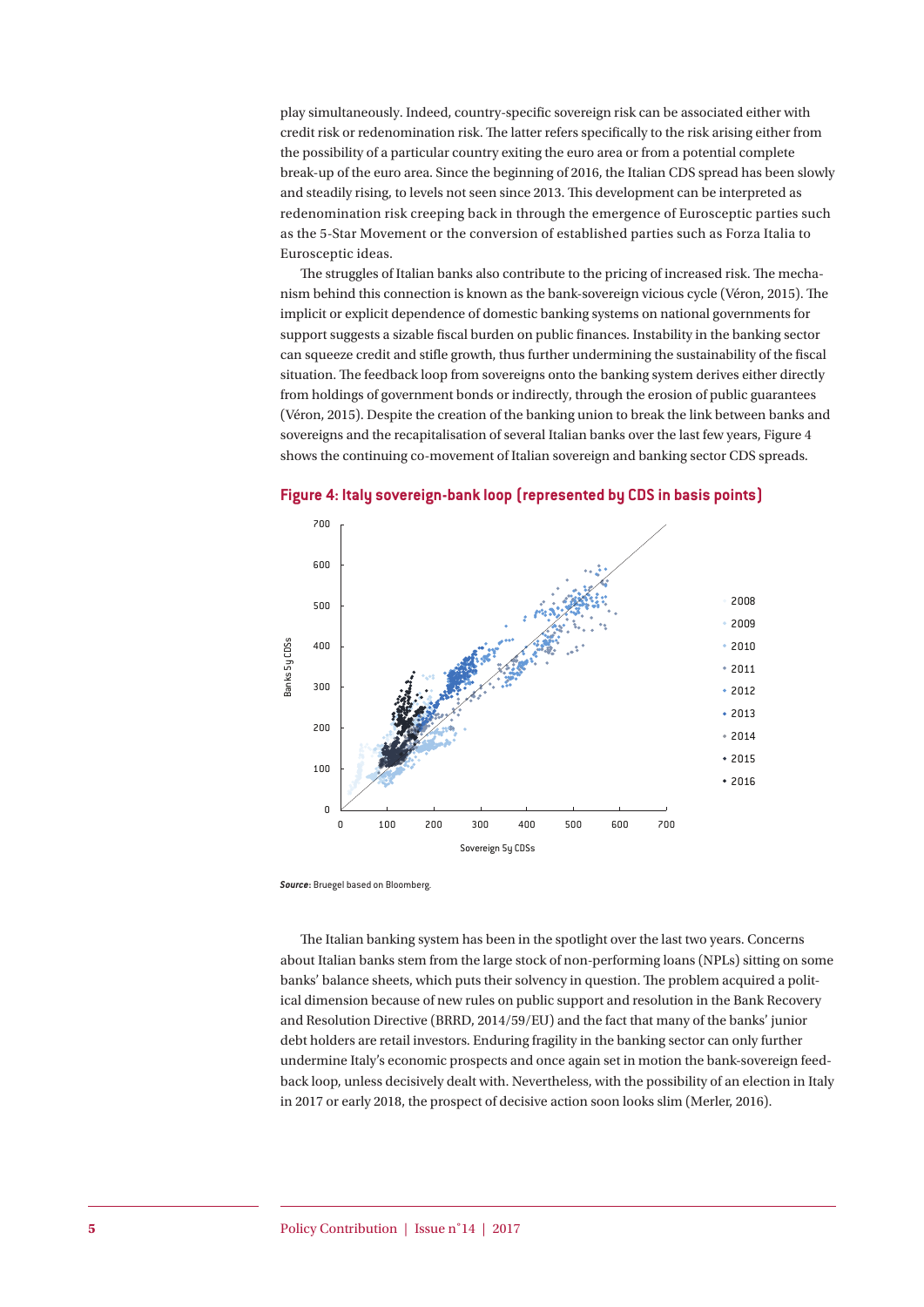#### **2.2 Market expectations about growth, inflaction and central bank rates**

Even though country-specific factors might have played a role in the recent increase of yields in the euro area, the synchronisation of this development across countries also suggests that there are some common factors at work. So besides country-specific risk, what is behind the simultaneous rise in long-term interest rates?

The answer may be found in the slope of the yield curve. The yield curve shows the prevailing market yields for the same issuer of a bond at different maturities (from one month to 30 years). For the three largest euro-area countries (Germany, France and Italy), as shown in Figure 5, interest rates have not risen uniformly across maturities in the recent period. In fact, between the three points in time considered, ie the beginning of Q4 2016, the end of 2016 and early May 2017, rates with short maturities actually fell in the last quarter of 2016 before returning to previous levels, while long-term rates went up during the whole period covered, ie the yield curve clearly steepened.





*Source***:** Bruegel based on Bloomberg.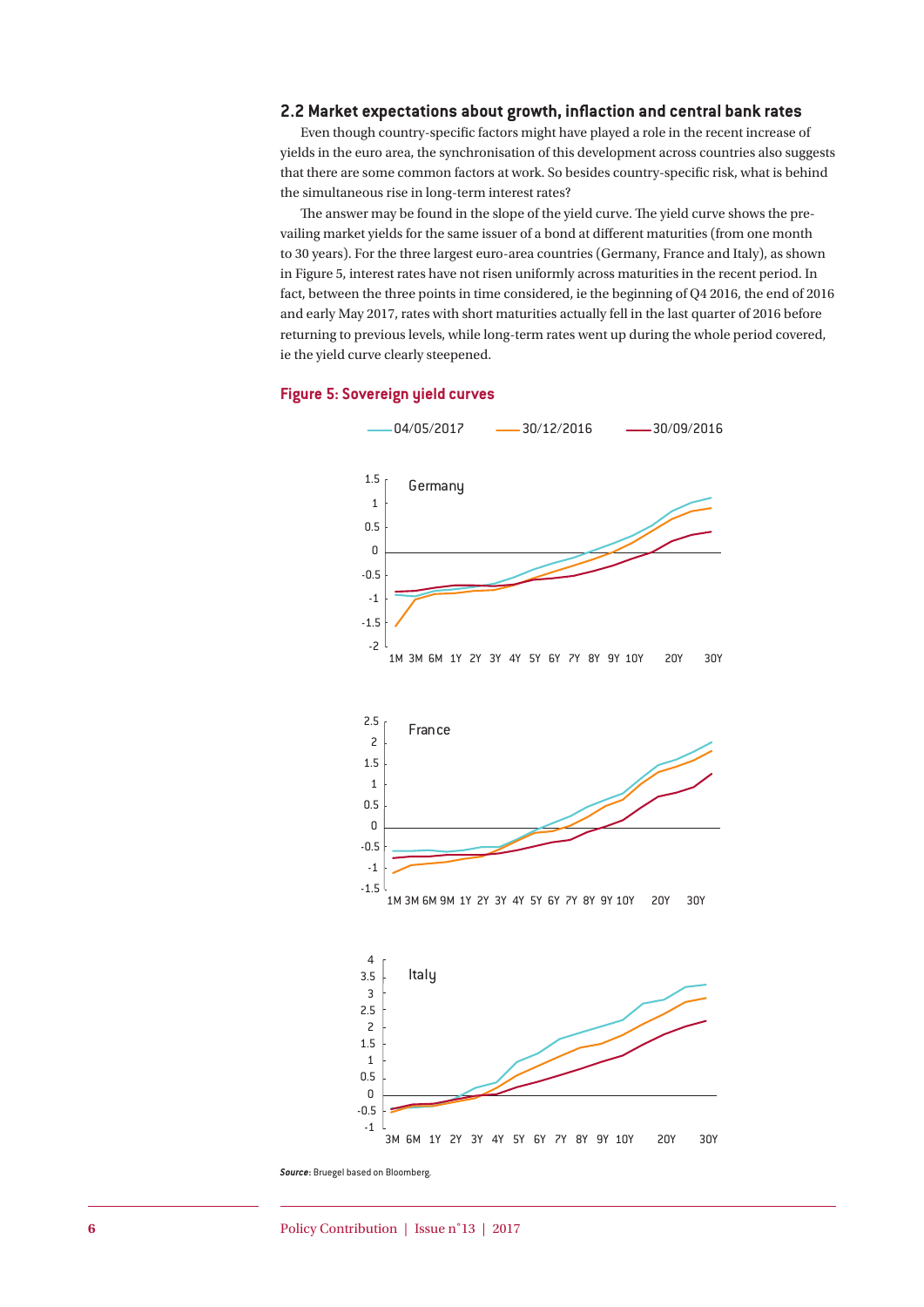What accounts for the steepening of the yield curve? Arguably, long-term yields increase relative to short-term yields when the markets revise upwards their expectations about the future path of short-term interest rates. The argument goes as follows: to assess whether holding a 10-year bond is a worthwhile investment, one has to compare it to the alternative of rolling-over short-term securities. This requires a forecast of the evolution of short-term rates over the investment horizon, which is strongly related to the expected path of policy interest rates set by central banks. In turn, the expected path of policy interest rates reacts to changes in the economic outlook, ie growth and inflation. Thus, if higher inflation and growth are anticipated in the future, so are higher rates and the yield curve steepens. In the opposite case, the curve flattens.

In other words, the slope of the yield curve reflects market expectations about future growth, inflation and short-term interest rates. That is why we now turn to the question of how short-term and long-term expectations on these variables have evolved during the period coinciding with the steepening of yield curves.

Starting with economic activity, market participants' expectations (from a Bloomberg survey) about real GDP growth in the euro area exhibit a clear pattern. On average, market participants forecast real annual growth for 2017 at around 1.7 percent at the beginning of 2016 (Figure 6). Their forecast fell slightly during the first half of 2016 and was significantly revised downwards (down ~0.5 percent) during the summer. However, after September 2016, forecasts gradually improved and came back to the level of the beginning of 2016. Concerning expectations regarding growth in 2018, after falling slightly in the first three quarters of 2016, they also started to increase in the fourth quarter and are at the time of writing around 1.5 percent.



#### **Figure 6: Average euro-area growth forecasts for 2017 and 2018**

Source: Bruegel based on Bloomberg survey.

Turning to inflation, the year-on-year growth of the overall Harmonised Consumer Price Index (HCPI) has increased in recent months, after hovering around zero for a few years. The threat of deflation appears to be fading and inflation clearly looks to have bottomed out. In February, headline inflation in the euro area even reached 2 percent, and a month later it stood at 1.5 percent. However, given that base effects and a rise in energy prices are the main engines pushing prices up, the gradual rise in headline inflation is not tracked by core inflation. Inflation excluding energy and food has remained stuck below 1 percent for about four years, well below historical levels.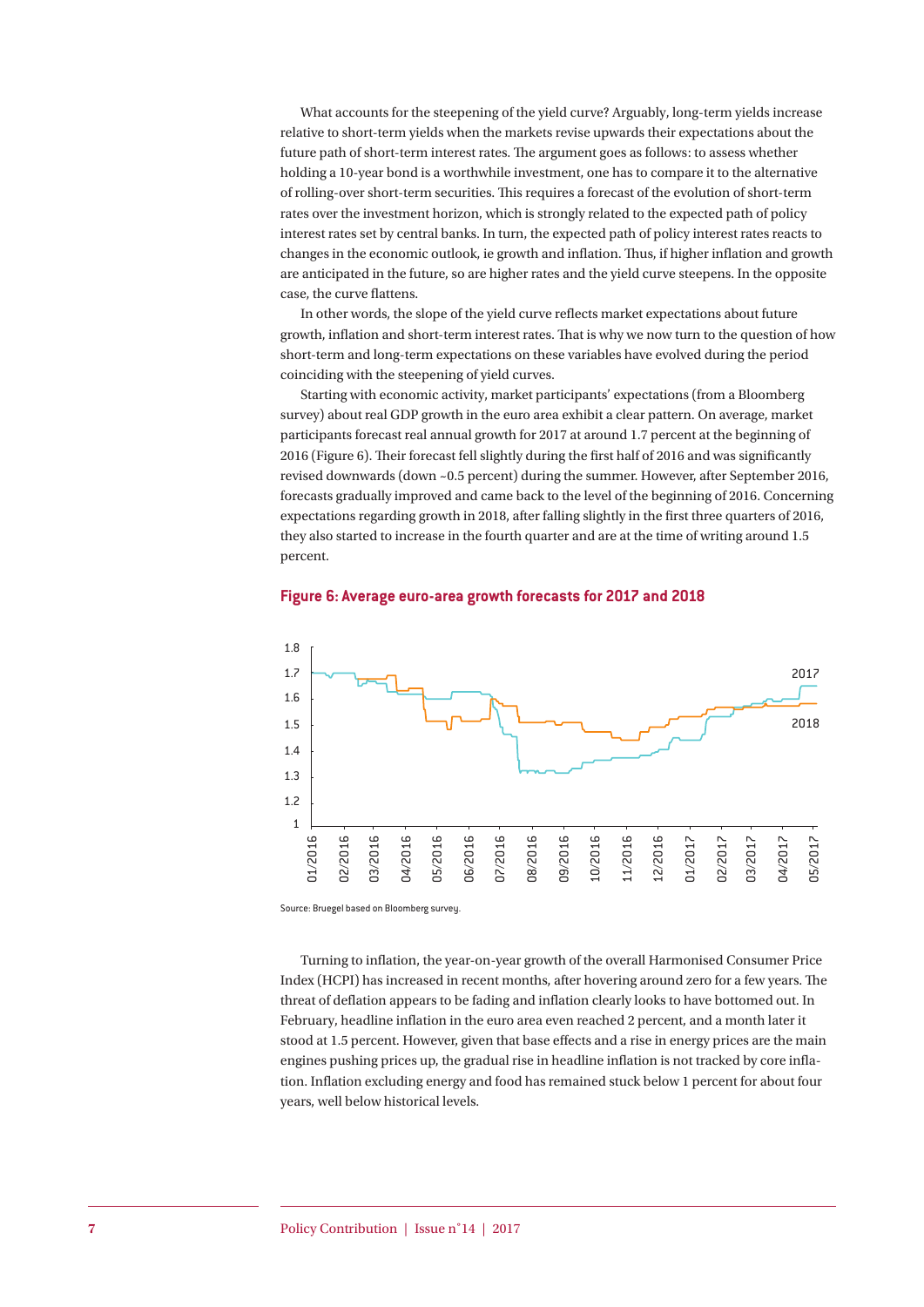This recent increase in current inflation was accompanied by a simultaneous rise in inflation expectations. The top panel of Figure 7 plots the distribution of responses in the four most recent editions of the ECB Survey of Professional Forecasters (SPF) with respect to 2017 euro-area inflation. The upward shift in inflation expectations visible in the latest wave of the ECB survey (published in early April 2017) is clear compared to the three previous surveys.





*Panel B: 5y5y EUR inflation swap rate (%)*



Source: Bruegel based on ECB, Survey of Professional Forecasters, Bloomberg.

In terms of long-term inflation expectations (which are even more relevant as far as long-term rates are concerned), as the bottom panel of Figure 7 shows, the average expected inflation rate for five years starting five years ahead (measured by swaps) has been on a downward trend since 2012, but this decline appears to have ended during the last quarter of 2016, although it might be too early to talk about long-term inflation expectations returning to historical average levels.

Overall, the evidence is consistent with market expectations of higher growth in the short-term and inflation both in the short and the longer term coinciding with the increase in long-term rates. Investors' interest-rate expectations depend on an assessment of the future economic environment because that affects official interest rates set by central banks. In particular, investors expect central banks with a price stability mandate to adjust official interest rates in line with price developments, also inextricably linked to developments in real economic activity. That is why, as Figure 8 shows, the improvement in expectations for growth and inflation has translated into a higher expected path for the ECB main policy rate.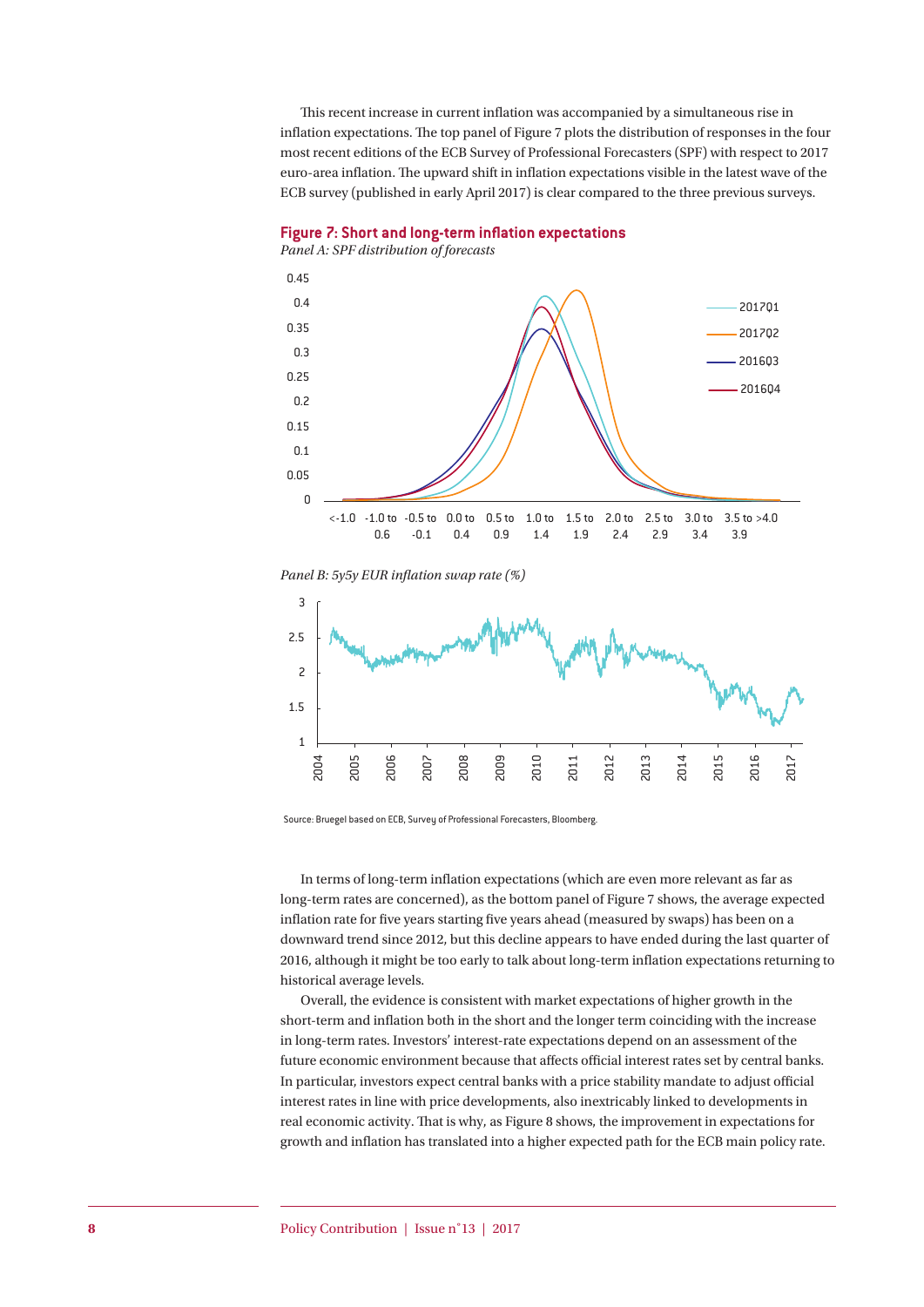The main refinancing operation (MRO) rate, which was set to zero in March 2016 by the ECB Governing Council, is now expected to rise again during 2018. Encouraged by solid hard data (in terms of GDP, unemployment, inflation and industrial production) and surveys (with eg the euro-area composite PMI output index at a 6-year high), market participants revised their expectations significantly upwards between the beginning of November 2016 and March 2017. Nevertheless, there has been a slight downward revision since then. Indeed, the markets' upbeat expectations might have been dampened by ECB President Draghi's dovish introductory statement during his April 2017 press conference, when he restated that the Governing Council *"continue[s] to expect [key ECB interest rates] to remain at present or lower levels for an extended period of time, and well past the horizon of our net asset purchase"* which are themselves *"intended to run until the end of December 2017, or beyond, if necessary"*.



#### **Figure 8: Market-based average expected MRO rate**

Source: Bruegel based on Bloomberg.

In addition to the developments in the euro-area economy, international developments might also have played a role in the recent increase in European yields. Developments in the last few decades have shown that long-term rates are more influenced than before by external factors as capital markets become more integrated worldwide. The increase in US yields observed in 2016 might thus have had an impact given the strong correlation between German and US yields, even if we observe a decoupling between the two – in terms of level at least – since the end of 2013 (Figure 9). The increase in US yields was itself driven by two main factors.

First, US yields have been affected by the normalisation of monetary policy initiated by the Fed with three increases of 25bps in the Federal Open Market Committee's (FOMC) target federal funds range in December 2015, December 2016 and March 2017. On top of that, policy rates are expected to rise further in the next few years. As revealed by the Fed after its March 2017 meeting, the median member of the FOMC predicts the Fed funds rate between 1.25 and 1.5 percent at the end of 2017, suggesting two further hikes before the end of the year, and a gradual path towards 3 percent in the long run.

Second, as in Europe, expectations shifted in the second half of 2016. The increase in bond yields that was already palpable since the summer of 2016 has intensified with the election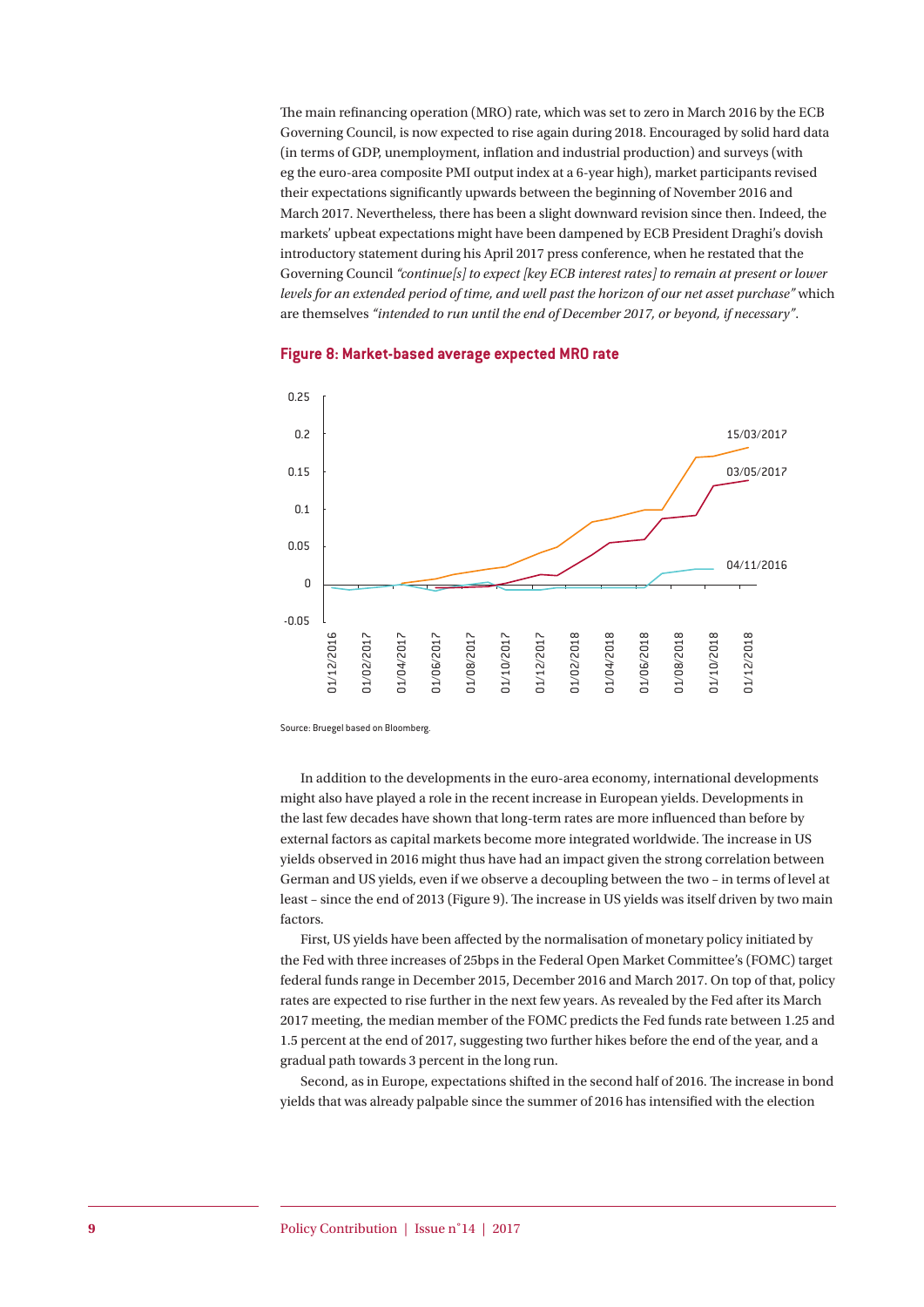of Donald Trump on 8 November 2016. The US election resulted in a quick re-pricing of many financial assets, based on expectations of a significant shift in US fiscal policy. Markets sharply revised their expectations for medium-term inflation and interest rates to be consistent with a substantial fiscal stimulus with tax cuts and an increase in infrastructure spending. Nevertheless, the hopes of such a fiscal shift have been dashed in recent months, resulting in the stabilisation and even a slight decrease in inflation expectations and yields in the US.



**Figure 9: 10-year US and German yields (%)**

Source: Bruegel based on Bloomberg.

Last but not least, an additional factor influences long-term yields. If the expected path of macroeconomic variables and policy rates heavily influences long-term yields, the degree of certainty with which expectations about fundamentals are formed also matters. Forecasting interest rates and fundamentals many years ahead is inherently uncertain, so investors might arguably demand compensation for taking that risk. The pricing of such a risk is called the term premium. The level of this rate premium is obviously higher the longer the maturity, but most importantly it also changes over time as uncertainty builds up or subsides. Moreover, that change in uncertainty need not be uniform over different investment horizons, so the market might turn relatively confident about the short-run compared to the long run. The bottom line is that the yield curve might be steepening because the markets expect higher rates in the future but also because they are more uncertain about their predictions. The two effects are hard to disentangle. However, after years of relative certainty about the medium-term path of policy rates (with the ECB repeating at each meeting since July 2013 that it *"expects the key ECB interest rates to remain at present or lower levels for an extended period of time"*), the recent increase in European yields might also reflect an increase in uncertainty about the speed and the destination point of the monetary policy normalisation process (because of the uncertainty concerning the level of the 'neutral' rate<sup>1</sup>).

1 See Claeys (2016) for more details.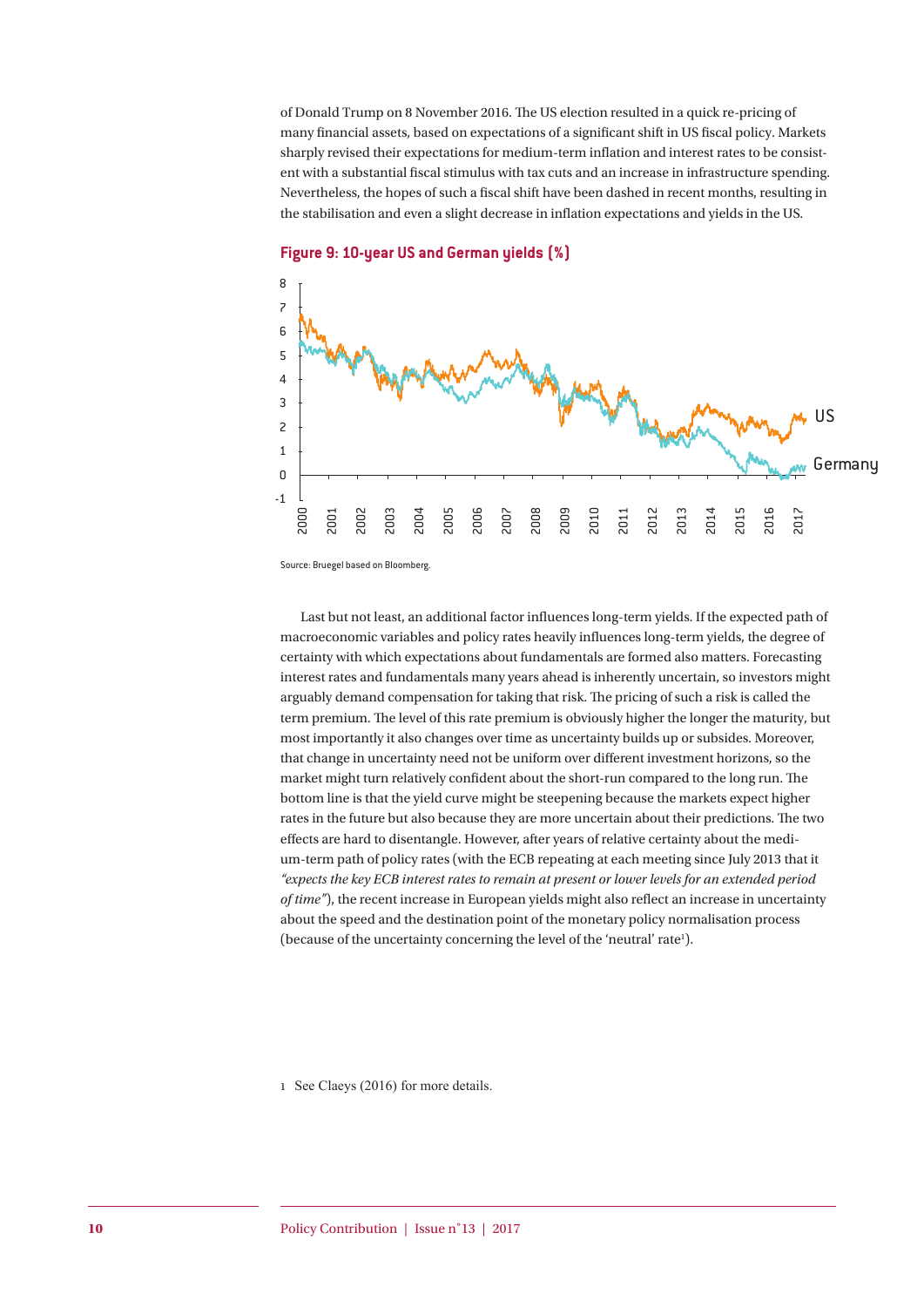# **3 The potential risks of higher yields and policy implications for the ECB**

The recent and overall moderate increase in European yields is therefore the result of three main factors: 1) political uncertainty in France and Italy that could have had a major impact in terms of default probability or the possibility of a currency redenomination of sovereign bonds; 2) a revision of market expectations for inflation, growth and the path of future interest rates, because of a stronger than expected recovery in Europe and a potential policy shift in the US; and 3) rising uncertainty around these expectations. This suggests that for the moment the increase in yields is justified by fundamentals and does not constitute a form of overshooting of the bond market. However, a sharp increase in sovereign bond yields (away from fundamentals) could easily derail a recovery that is still fragile and characterised by high levels of public and private debt, and could slow the return of inflation towards the ECB's *"below but close to 2 percent"* target, which inflation has been below since the beginning of 2013. We discuss the potential implications of such an increase next, starting with public finances.

#### **3.1 Implications for public finances**

Rising interest rates can have an adverse impact on public finances if they are not driven by higher real growth and inflation. Sovereigns face a higher cost of borrowing when rolling over old debts or issuing new debt to finance deficits on the market. In turn, the rising cost of servicing debt further increases budget deficits and financing needs. What is more, if accompanied by low real growth and inflation, a spike in the (real) rate is bound to increase the debt-to-GDP ratio which, as a result, might drive borrowing costs even further because of higher default probability. What would be the impact of a further increase in interest rates for public finances?

The extent to which rising rates can destabilise public finances is of course linked to the level of the budget deficit and government debt, but also to the maturity profile of sovereign obligations given that the maturity profile determines the amount of debt that needs to be rolled over in the short term and that will be refinanced at a higher rate. In order to assess this risk for the four biggest euro-area economies, we look at the additional financing needs that could accrue to governments in the rest of 2017 and in 2018, should interest rates increase further.

For financing needs we take the total amount of maturing debt for the rest of 2017 and for 2018, and add the forecast budget balance (including currently forecast interest expenditure) over the same horizon. For the budget balance, we take the latest European Commission forecasts published in May 2017; thus, every incremental rise in interest rates adds to the interest rates assumed in these forecasts.

|                    | Germany |          | France |          | Italy    |       | Spain    |          |
|--------------------|---------|----------|--------|----------|----------|-------|----------|----------|
| Yield increase by: | 2017    | 2018     | 2017   | 2018     | 2017     | 2018  | 2017     | 2018     |
| $+50$ bps          | 0.03%   | 0.04%    | 0.05%  | $0.08\%$ | $0.07\%$ | 0.10% | $0.06\%$ | $0.08\%$ |
| $+100$ bps         | 0.05%   | $0.09\%$ | 0.11%  | 0.15%    | 0.15%    | 0.21% | $0.11\%$ | 0.16%    |
| $+150$ bps         | 0.08%   | 0.13%    | 0.16\% | 0.23%    | $0.22\%$ | 0.31% | 0.17%    | $0.25\%$ |

#### **Table 1: Potential cost of an increase in interest rates (in % of GDP)**

Source: Bruegel based on Bloomberg and AMECO. Note: Financing needs are equal to the general government budget balance plus the principal from maturing bonds issued by sovereigns during the period.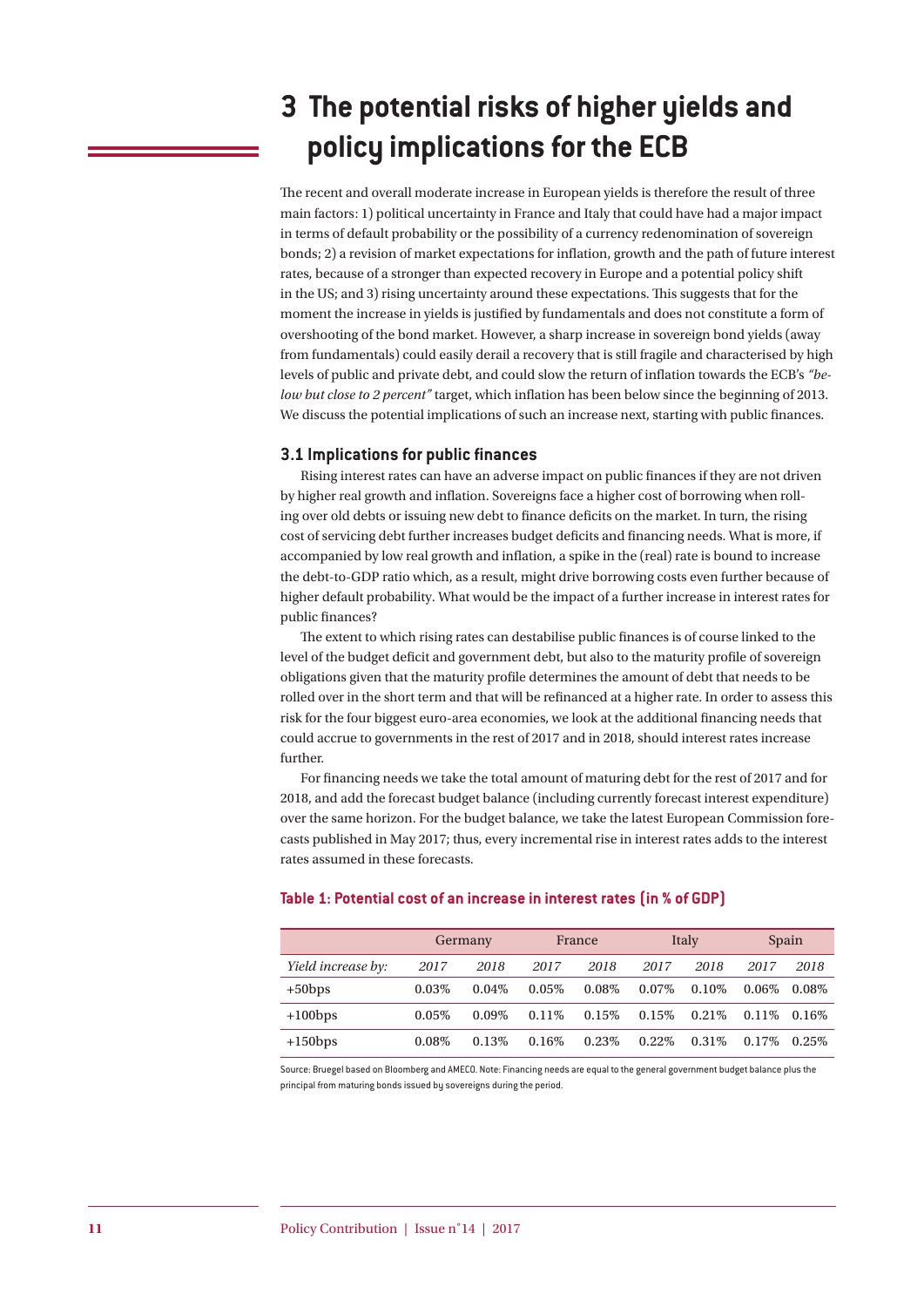For simplicity, we make the following simplifying assumptions: 1) all else is held constant, ie real GDP and inflation do not change because of the increase in yields (this seems to be a very bold assumption given that rate increases should ultimately impact the saving and borrowing behaviour of companies and households, but for relatively moderate yield increases such as those considered, the effects would take a few years to materialise<sup>2</sup>), and conversely the yield increase is not driven by a contemporaneous increase in real GDP or inflation; 2) the additional increase in rates is uniform across maturities (in contradiction to our discussion about the term premium); 3) the maturing debt is rolled-over with the same maturity distribution as that prevailing today; and 4) this is a one-off increase in interest rates that takes place today, with no other changes up to the end of 2018.

Table 1 shows the results of this simple simulation of the cost for public finances of a potential additional increase in government interest rates by 50, 100 and 150 bps (compared to a situation in which yields stay at the current level). While the precise numbers shouldn't be taken too literally given our simple assumptions, we believe that these results give us a better idea of the overall and relative (between countries) costs of a further increase in yields. First, for a moderate yield rise, the short-term impact on public finances would be relatively manageable and would not endanger the sustainability of public finances. This is because only a fraction of debt is rolled-over with high frequency and the window over which effects are considered is relatively short. It would take an increase in yields of 300bps unjustified by economic fundamentals – similar to that that took place in Italy and Spain between 2010 and 2012 (see Figure 1) – to have a sizeable effect on public finances (and this effect would be amplified by the impact that such a significant financial tightening would have on the real economy). Second, the exposure of public finances to higher rates is greatest for Italy, followed by Spain and France, whereas the effect would be much smaller in Germany. This disparity simply reflects differences in financing needs, resulting from both the level and the maturity profile of the current debt and the size/sign of the forecast budget balance.

#### **3.2 Implications for financing conditions**

The other major implication of a rise in sovereign yields is that it could represent a tightening of financing conditions not only for governments but also for companies and households through an increase in corporate and mortgage rates, for which sovereign yields often act as a benchmark. This in turns would affect investment and savings decisions of households and firms, and would negatively impact growth and inflation. Measuring precisely the impact of an increase in long-term rates is beyond the scope of this Policy Contribution, but according to the OECD macro model (Hervé *et al*, 2010) an increase in euro-area policy interest rates by 100 basis points reduces cumulatively GDP by 1.6 percent and inflation by 0.4 percent over five years. An increase in long-term rates is not equivalent to a policy rate hike, but it gives us a general idea of the potential impact that such a tightening of financial conditions might have in terms of growth and inflation.

However, there are also reasons to believe that the effects of the recent increase should not be overestimated. First, it is important to put this interest rate rise into historical perspective. It appears that the recent movement is of relatively modest magnitude in light of the overall downward trend of the last few decades. Moreover, when considering real rates (which are what ultimately matter for investment and saving decisions) instead of nominal rates, the increase looks much smaller – if not totally negligible for Germany – and levels are still near historical lows (see Figure 10) and should ensure that financing conditions are supportive of the current recovery.

2 See for instance the estimates of the OECD macro model (Hervé *et al*, 2010).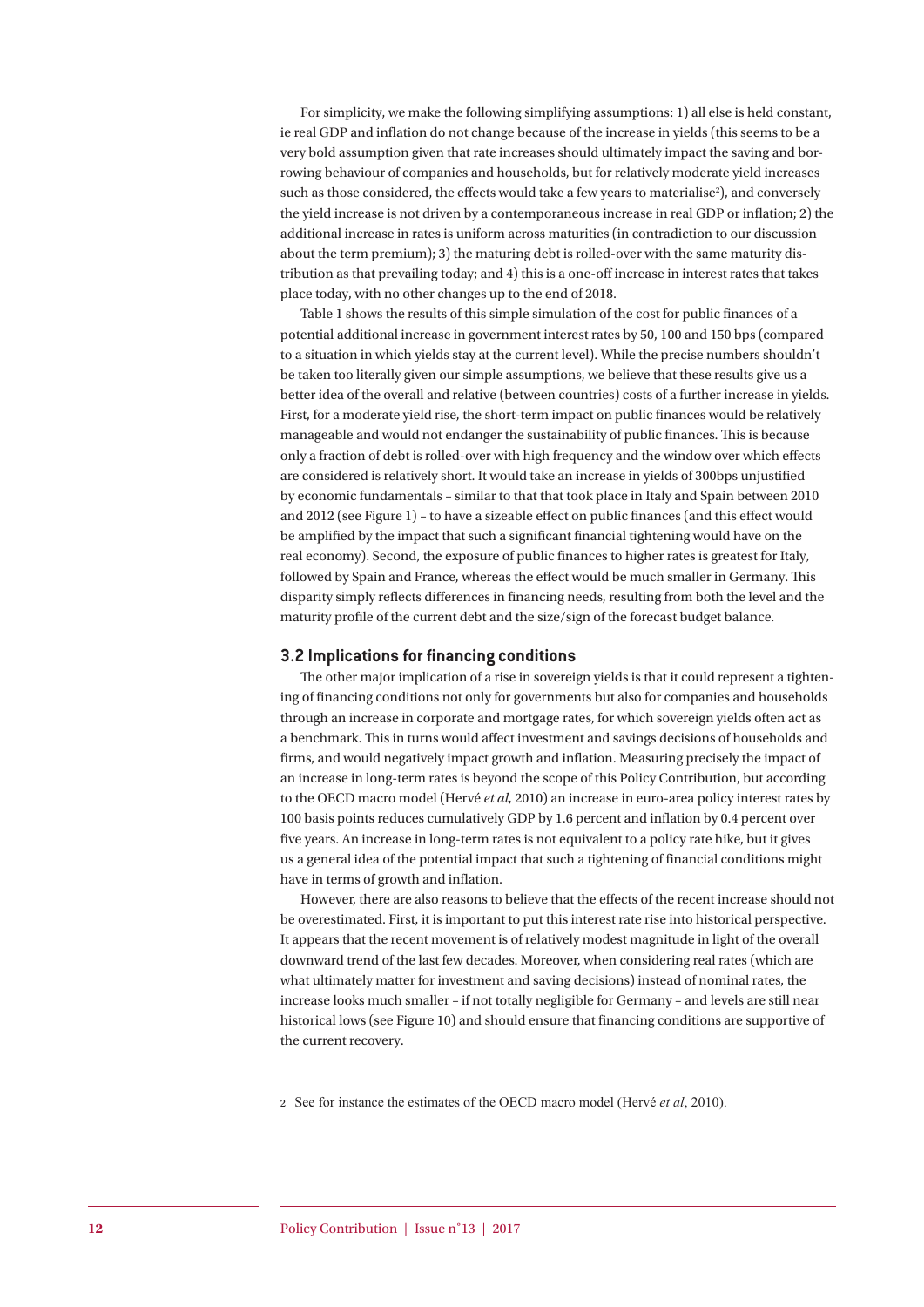



Second, even though sovereign yields often play an important benchmark role for other rates, their increase has not translated yet into a significant tightening of financing conditions for euro-area companies. As shown in Figure 11, while corporate bond yields have rebounded slightly since the beginning of 2016 before stabilising in 2017, rates paid by non-financial corporations for new bank loans in three of the four largest countries of the euro area have continued to fall in recent months, while they have increased only very slightly in Germany from extremely low levels.

**Figure 11: Financing conditions for corporates in the euro area** *Panel A: ≥10-year corporate bond yields (%)*



Source: Bruegel based on Bloomberg. Note: right panel zooms in on 2016-17.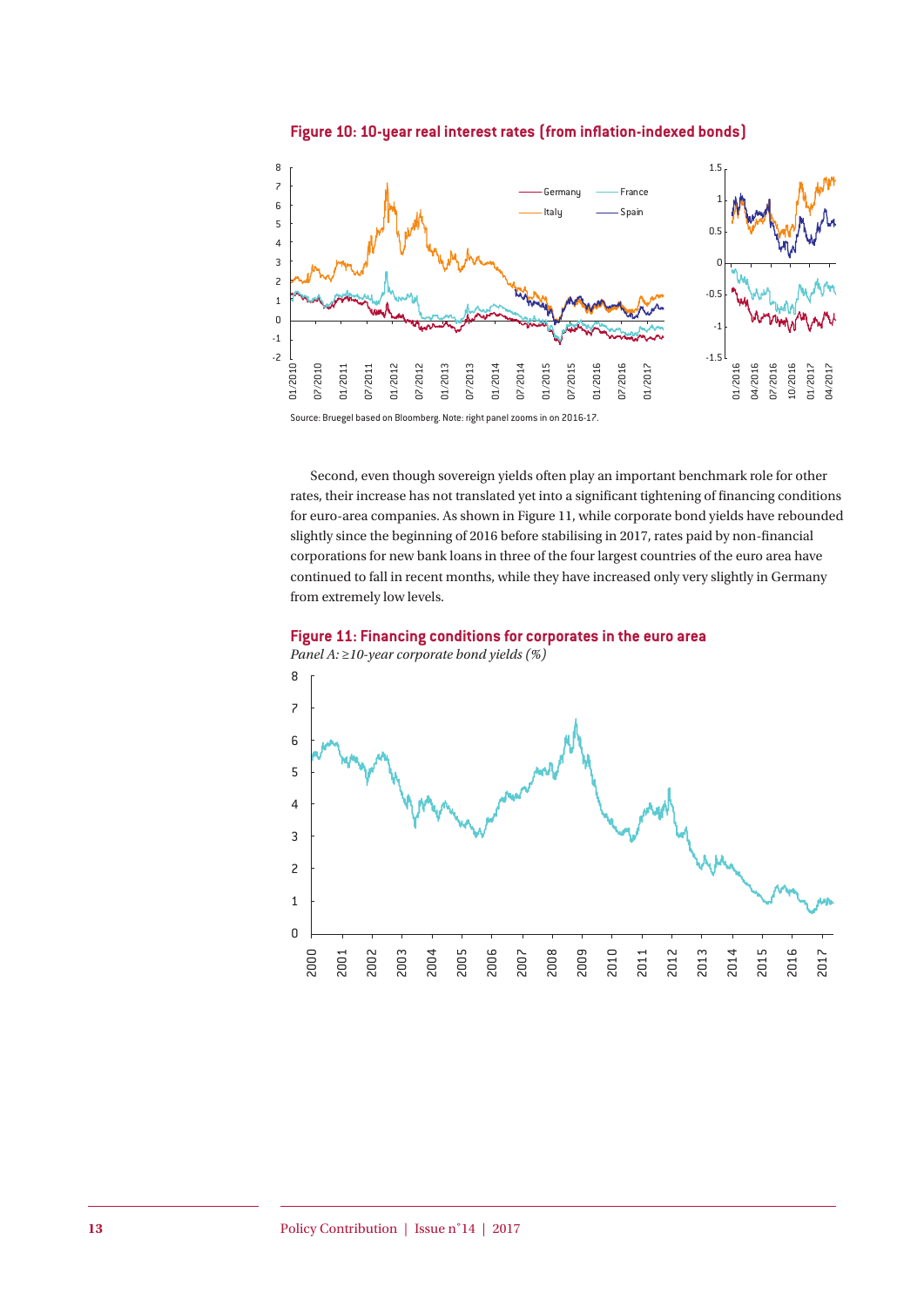*Panel B: ≥5-year NFC loan rate (%)*



Source: Bruegel based on Bloomberg (Merrill Lynch Euro Corporate Euroland Issuers Index); ECB (new business, 3-month backward-looking moving average).

#### **3.3 Implications for ECB policy**

As previous sections discussed, the increase in yields that took place mainly during the fourth quarter of 2016 resulted from a reassessment by the markets of the fundamental situation: higher expectations in terms of growth and inflation in the euro area justifying an upward revision of the expected path of the ECB's policy interest rates, and external factors, in particular increasing US yields. In addition, country-specific risks (mainly political) in France but also in Italy, led to an increase in spreads relative to Germany (which was temporary in the case of France). This leads us to believe that the recent increase should not for the moment be a major source of concern for the ECB.

However, even if there was a concern, the ECB would have everything it needs in its toolbox to take care of the situation. Since the beginning of the crisis, the ECB, like other major central banks around the world, has expanded its traditional toolbox with new instruments (such as asset purchases, forward guidance and long-term refinancing operations) in order to influence more directly the longer end of the yield curve. Two very different cases could trigger a reaction from the ECB.

First, in the case in which a yield increase represents an unwarranted tightening of financing conditions that threatens to derail the recovery and to impact negatively medium-term inflation forecasts, pushing inflation away from the 2 percent target, the ECB could use its unconventional tools forcefully. The ECB could increase the total size of its asset purchase programme either by announcing that the programme will continue after December 2017 or by increasing its monthly purchases, bringing them back to €80 billion per month, which should mechanically weigh on yields. The ECB could also use its forward guidance and communication strategy to shape longer-term expectations and reduce uncertainty around the path of future policy rates. This would reduce the term premium and provide additional accommodation. Communication would also be a key instrument should the ECB take the view that market expectations on the future path of policy rates are not warranted, and do not fit the Governing Council's reaction function and its own views on the future policy path. For instance, it seems that at the end of 2016, the markets might have adopted an overly optimistic view on the future path of ECB interest rates, which might have contributed to higher yields. However, this has been corrected since then thanks to the ECB's December 2016 decision to extend the horizon of asset purchases by at least nine months and to its March 2017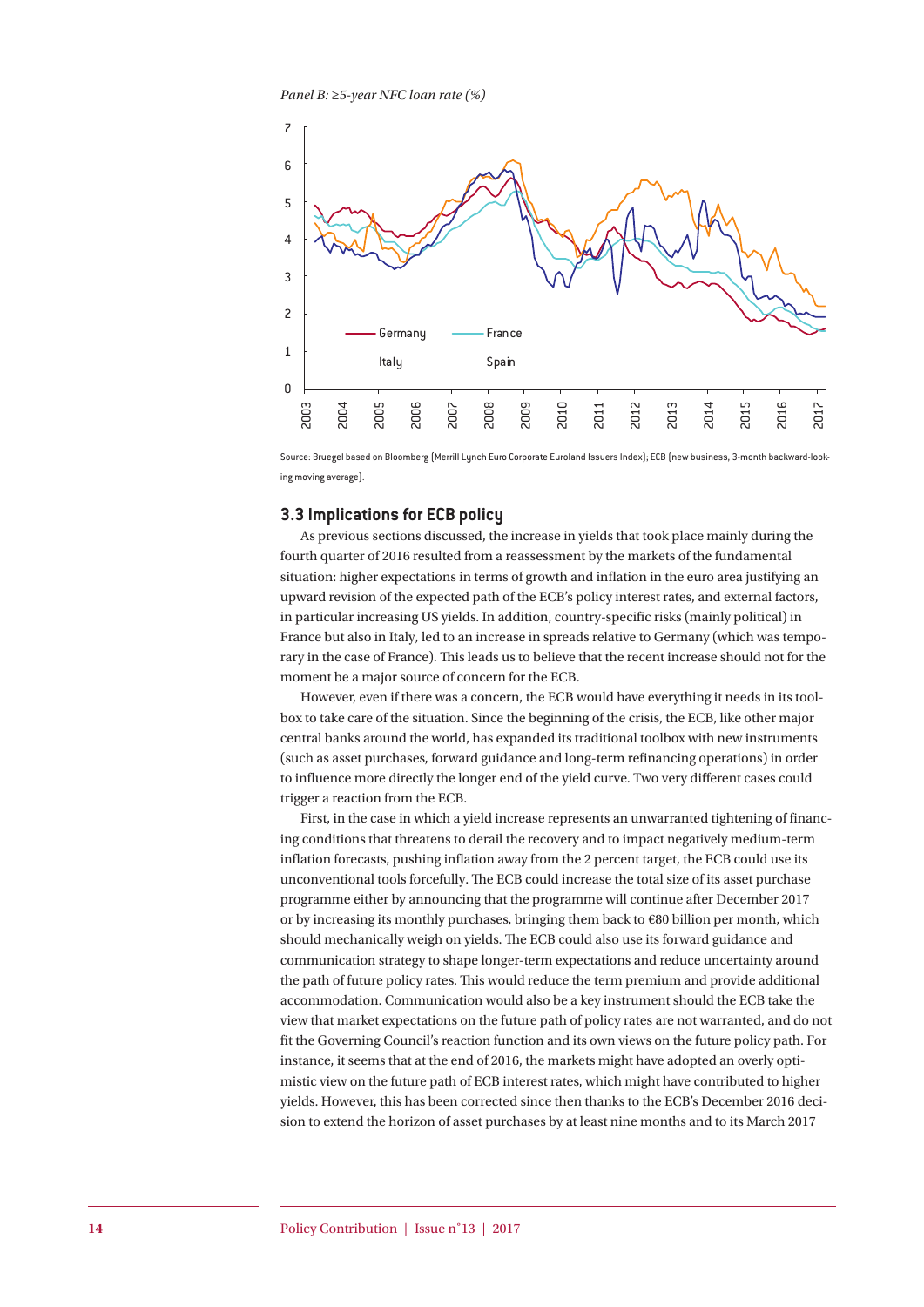decision to continue to mention in the introductory statement of the press conference that policy rates would *"remain at present or lower levels for an extended period of time"* – which markets interpreted as a dovish signal. In particular, in the coming months, the ECB could use these tools to try to shield the European yield curve from external factors, in particular the spill-overs from the Fed's tightening.

Second, in a situation in which European sovereign yields drift far away from fundamentals, as in 2012, because of a self-fulfilling liquidity crisis (which, we repeat, has nothing to do with today's situation), the ECB should use its Outright Monetary Transactions (OMT) programme. This programme, announced by the ECB on 2 August 2012 and formalised on 6 September 2012, allows the ECB to buy an unlimited amount of sovereign bonds in the secondary market to *"safeguard an appropriate monetary policy transmission and the singleness of the monetary policy"*, as long as the country in question participates in an ESM programme. As the 2012 experience showed, the mere existence of such a contingency plan can be sufficient to prevent the emergence of a bad equilibrium in which yields move away from fundamentals, as long as the central bank is credible and appears ready to act if necessary. However, the credibility of the programme might be tested one day and the ECB might have to put it into practice to convince markets that it is ready to play its role as lender of last resort for illiquid but solvent member states of the monetary union.

## **4 Conclusions**

European long-term sovereign yields experienced a notable increase in the second half of 2016 and at the beginning of 2017 before stabilising or even falling again in some countries. This movement resulted from several factors: 1) a rise in country-specific risks resulting mainly from political uncertainty in some countries; 2) a revision in market expectations for inflation, growth and the path of future interest rates due to good news about the recovery in the euro area; 3) spill-overs from increasing yields in the US coming from a normalisation of monetary policy by the Fed and a potential fiscal policy shift from the new administration; and 4) rising uncertainty about markets' expectations.

Overall, it might of course be too early to judge, but for the moment, from an historical perspective, the recent increase is of a relatively moderate magnitude and is similar to previous benign episodes of yields increases. Given the main factors behind the increase, as listed above, the recent increase in sovereign yields in the euro area appears to be justified by economic fundamentals and is mainly the result of good news. Moreover, the rise in sovereign yields does not represent a strong tightening of financial conditions for euro-area households and companies, nor does it endanger the public finances of the four largest euro-area economies.

Nevertheless, if in the future sovereign yields from euro-area member states drift away from levels compatible with economic fundamentals or that endanger the European recovery and the return of inflation towards 2 percent, the ECB's expanded toolbox should be sufficient to influence the yield curve. Large-scale asset purchases, forward guidance, long-term refinancing operations and – in the extreme case of a self-fulfilling liquidity crisis in the sovereign bond market – its essential OMT programme could be used to bring long-term yields back towards levels compatible with the mandate of the ECB.